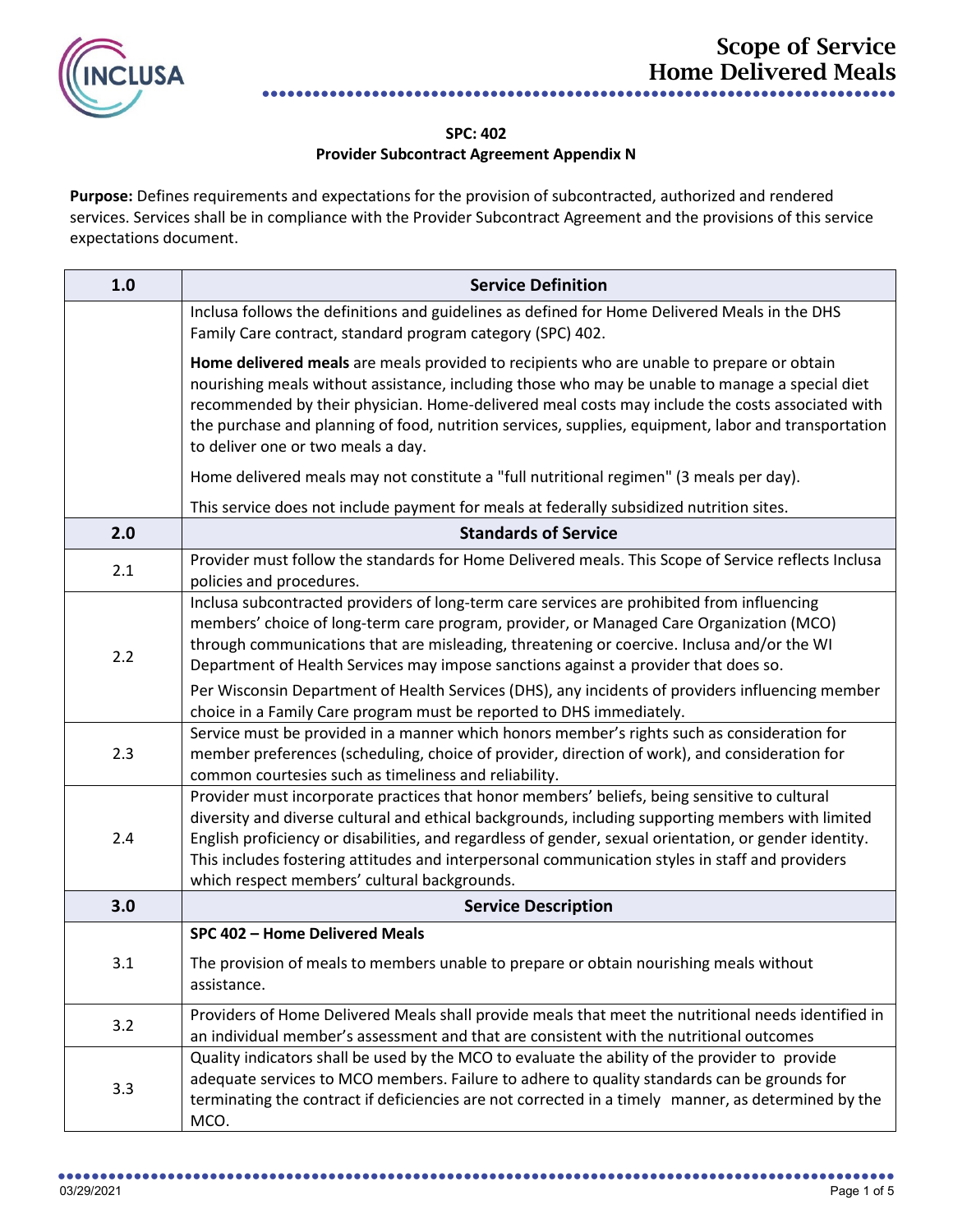| 4.0   | <b>Units of Service and Reimbursement Guidelines</b>                                                                                                                                                                                                                                                                                                                                                                                                                                                                                                                                          |
|-------|-----------------------------------------------------------------------------------------------------------------------------------------------------------------------------------------------------------------------------------------------------------------------------------------------------------------------------------------------------------------------------------------------------------------------------------------------------------------------------------------------------------------------------------------------------------------------------------------------|
| 4.1   | The unit of service for this benefit is MEALS. All referrals shall be authorized in writing by the<br>Managed Care Organization. Failure to have proper authorization from the MCO will be cause for<br>non-payment of services during the unauthorized time period.                                                                                                                                                                                                                                                                                                                          |
| 5.0   | <b>Staff Qualifications and Training</b>                                                                                                                                                                                                                                                                                                                                                                                                                                                                                                                                                      |
| 5.1   | <b>Caregiver Background Checks</b><br>Providers will comply with all applicable standards and/or regulations related to caregiver<br>background checks and comply with Appendix H from the Inclusa Subcontract Agreement.<br>Volunteers will have proper background checks prior to providing service.                                                                                                                                                                                                                                                                                        |
| 5.2   | Agency will provide the necessary staff training and development to ensure the highest possible<br>service is given to clients.                                                                                                                                                                                                                                                                                                                                                                                                                                                               |
| 5.3   | Volunteers and staff will meet training guidelines as identified by applicable regulations.                                                                                                                                                                                                                                                                                                                                                                                                                                                                                                   |
| 5.4   | Provider agency must orient and train their staff on the Family Care Program, Inclusa, and<br>Commonunity <sup>™</sup> , the trademarked care management model of Inclusa. Support materials regarding<br>the Family Care Program and Commonunity <sup>™</sup> are available on the Inclusa website at<br>www.inclusa.org                                                                                                                                                                                                                                                                     |
| 6.0   | <b>Supervision and Staff Adequacy</b>                                                                                                                                                                                                                                                                                                                                                                                                                                                                                                                                                         |
| 6.1   | The provider agency shall maintain adequate staffing to meet the needs of members referred by<br>Inclusa and accepted by the agency for service.                                                                                                                                                                                                                                                                                                                                                                                                                                              |
| $6.2$ | Providers must have an acceptable backup procedure, including notification of member and agency<br>when provider is unable to show for a scheduled visit.                                                                                                                                                                                                                                                                                                                                                                                                                                     |
| 6.3   | Provider agency will ensure:<br>Staff are supervised and assessed to assure they are working effectively and collaboratively<br>$\bullet$<br>with members by conducting adequate on-site supervision and review.<br>Performance issues with staff are addressed promptly and Inclusa teams are kept informed<br>about significant issues that affect the Inclusa member.<br>Supervisory staff are involved in assessment, goal planning and tracking, and supervision for<br>Inclusa members.<br>Provider staff are working collaboratively and communicating effectively with Inclusa staff. |
| 6.4   | Staff shall respect member rights and utilize appropriate standards of care when providing<br>service to members.                                                                                                                                                                                                                                                                                                                                                                                                                                                                             |
| 7.0   | <b>Service Referral and Authorization</b>                                                                                                                                                                                                                                                                                                                                                                                                                                                                                                                                                     |
| 7.1   | The Inclusa team will provide a written service referral form to the provider agency which specifies<br>the expected outcomes, amount, frequency and duration of services.                                                                                                                                                                                                                                                                                                                                                                                                                    |
| 7.2   | The provider agency must notify the Inclusa team within 2 business days of receiving a referral<br>regarding the ability to accept the member for services. If the referral is accepted, notification<br>should also include the anticipated start date or any delays in staffing by the requested start date.<br>The provider agency must continue to report status of an open referral on a weekly basis to the<br>Inclusa team until the referral is filled.                                                                                                                               |
| 7.3   | The Inclusa team will issue a new written referral form when the tasks assigned, amount, frequency<br>or duration of the service changes.                                                                                                                                                                                                                                                                                                                                                                                                                                                     |
| 7.4   | The provider agency will retain copies of the referral forms in the agency file as proof of<br>authorization.                                                                                                                                                                                                                                                                                                                                                                                                                                                                                 |
| 7.5   | <b>Authorizations for Member Services</b><br>The Inclusa Provider Portal is used by providers to obtain information about current authorizations.<br>In addition, the provider must use the portal to acknowledge all new authorizations. The provider<br>agency is responsible for ensuring that only currently employed and authorized staff have access to                                                                                                                                                                                                                                 |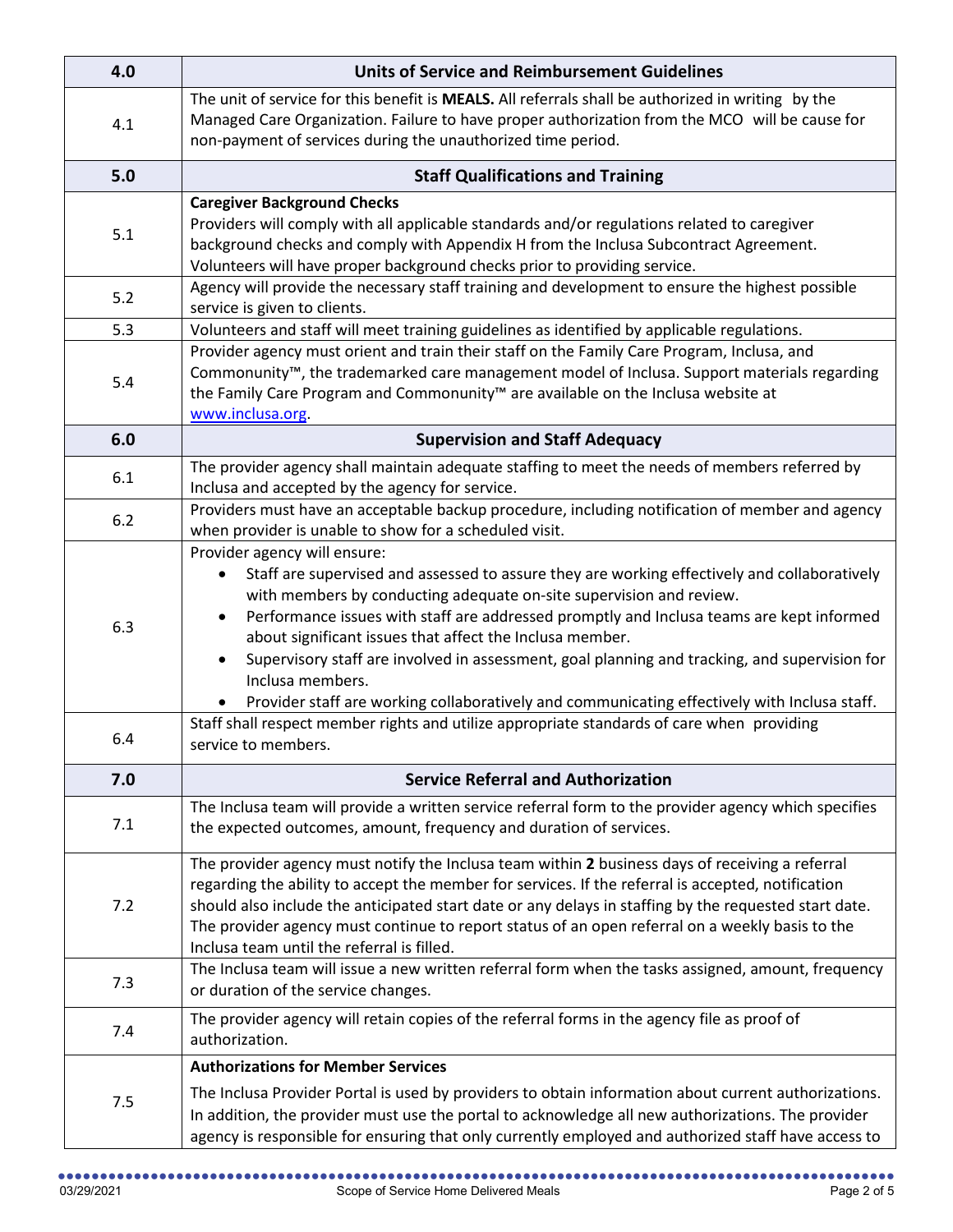|     | the provider portal, and for using the member authorization information available on the portal to<br>bill for services accurately.                                                                                                                                                                                                                                                                                                                                                                                                                   |
|-----|-------------------------------------------------------------------------------------------------------------------------------------------------------------------------------------------------------------------------------------------------------------------------------------------------------------------------------------------------------------------------------------------------------------------------------------------------------------------------------------------------------------------------------------------------------|
|     | For authorization needs such as new authorizations, additional units, or missing authorizations,<br>during normal Inclusa business hours (8:00 a.m. to 4:30 p.m.) the provider should contact the<br>Inclusa team (Community Resource Coordinator or Health and Wellness Coordinator).                                                                                                                                                                                                                                                                |
|     | If your authorization request is an emergent need impacting the member's health and safety and<br>you cannot reach the Inclusa team:<br>During Inclusa business hours - call 877-622-6700 and press 0 for assistance.                                                                                                                                                                                                                                                                                                                                 |
|     | After Inclusa business hours - call 877-622-6700 and press 9 to be connected to our<br>after-hours support.                                                                                                                                                                                                                                                                                                                                                                                                                                           |
|     | Questions regarding billing or claims for current Home Delivered Meals authorizations and requests<br>for Provider Portal assistance should be directed to the Inclusa SHC-SDS-Home Health Support Team<br>at ACS-SHC-SDS-HomeHealth@inclusa.org or 888-544-9353, ext. 7.                                                                                                                                                                                                                                                                             |
| 8.0 | <b>Communication, Documentation and Reporting Requirements</b>                                                                                                                                                                                                                                                                                                                                                                                                                                                                                        |
| 8.1 | Inclusa communicates with providers regularly in the following formats:<br>Vendor forums<br>$\bullet$<br>Mass notifications via email, fax, or mail<br>Notices for expiring credentialing<br>$\bullet$                                                                                                                                                                                                                                                                                                                                                |
|     | Notices are sent to providers via email when the provider has email available to ensure timeliness<br>of communication.                                                                                                                                                                                                                                                                                                                                                                                                                               |
|     | Provider agencies are required to ensure that Inclusa Community Resources/Provider Relations<br>(CR/PR) staff, Inclusa teams, guardians and other identified members of the interdisciplinary team<br>for a member have accurate and current provider contact information to include address, phone<br>numbers, fax numbers, and email addresses.                                                                                                                                                                                                     |
|     | Providers can update their information by contacting Provider Relations at 877-622-6700 (select<br>Option 2, then Option 3) or <b>ProviderRelations@inclusa.org</b> .                                                                                                                                                                                                                                                                                                                                                                                 |
| 8.2 | The provider agency shall report to the Inclusa team whenever:<br>1. The member is not available for scheduled services (within 24 hours unless an alternate<br>date is scheduled between provider and member).<br>2. The member refuses scheduled delivery of meals.                                                                                                                                                                                                                                                                                 |
| 8.3 | Providers will notify MCO of formal complaints or grievances received from MCO members within<br>48 hours of receipt. Written notification of completed complaint investigations will be forwarded to<br>the Inclusa interdisciplinary team.                                                                                                                                                                                                                                                                                                          |
| 8.4 | <b>Member Incidents</b><br>Provider agencies shall report all member incidents to the Inclusa team. Providers must promptly<br>communicate with the Inclusa team regarding any incidents, situations or conditions that have<br>endangered or, if not addressed, may endanger the health and safety of the member.<br>Acceptable means of communicating member incidents to the Inclusa team would be via phone, fax<br>or email within 24 hours. Additional documentation of incidents may be requested by the team or<br>Inclusa Quality Assurance. |
|     | Incident reporting resources and training are available in the Providers section of the Inclusa<br>website at www.inclusa.org.                                                                                                                                                                                                                                                                                                                                                                                                                        |
| 8.5 | The provider agency shall give at least 14 days' advance notice to the Inclusa team when it's unable<br>to provide authorized services to an individual member. The provider agency shall be responsible to<br>provide authorized services during this time period.<br>The Inclusa team or designated staff person will notify the provider agency when services are to be<br>discontinued. The Inclusa team will make every effort to notify the provider at least 30 days in<br>advance.                                                            |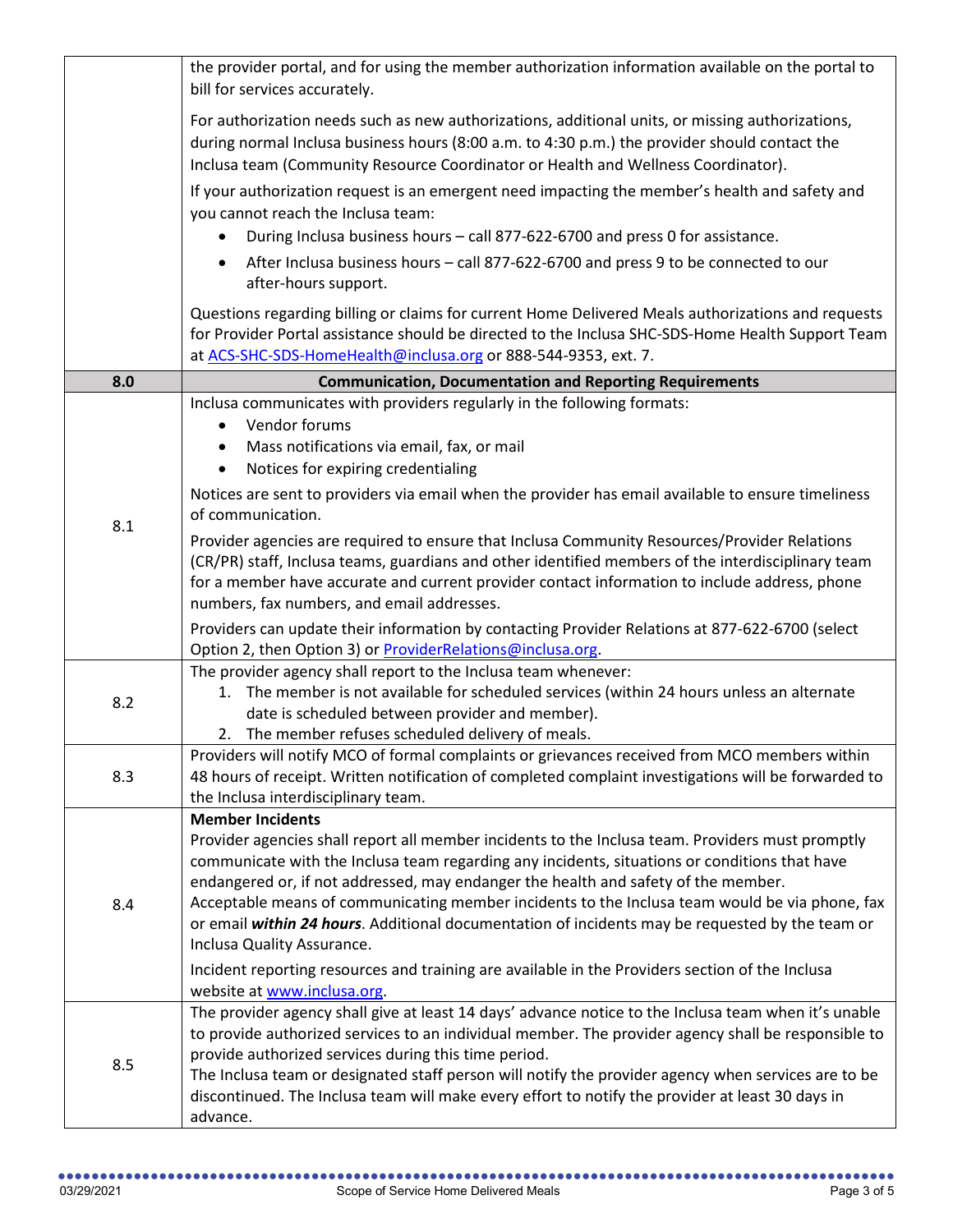| 8.6 | The provider agency must maintain the following documentation; and make available for review by<br>Inclusa upon request.<br>Verification of criminal, caregiver and licensing background checks as required.<br>Policy and procedure related to supervision methods by the provider agency including<br>$\bullet$<br>frequency, intensity and any changes in supervision.<br>Policy and procedure for responding to complaints, inappropriate practices or matters<br>qualifying as member-related incidents. The policy and procedure should also cover<br>expectation of work rules work ethics and reporting variances to the program supervisor.<br>Employee time sheets/visit records which support billing to Inclusa.                                                                                                                                                                                                                                                                                                                                                                                                                                                                                                                                                                                                                    |
|-----|-------------------------------------------------------------------------------------------------------------------------------------------------------------------------------------------------------------------------------------------------------------------------------------------------------------------------------------------------------------------------------------------------------------------------------------------------------------------------------------------------------------------------------------------------------------------------------------------------------------------------------------------------------------------------------------------------------------------------------------------------------------------------------------------------------------------------------------------------------------------------------------------------------------------------------------------------------------------------------------------------------------------------------------------------------------------------------------------------------------------------------------------------------------------------------------------------------------------------------------------------------------------------------------------------------------------------------------------------|
| 9.0 | <b>Quality Assurance</b>                                                                                                                                                                                                                                                                                                                                                                                                                                                                                                                                                                                                                                                                                                                                                                                                                                                                                                                                                                                                                                                                                                                                                                                                                                                                                                                        |
| 9.1 | <b>Purpose</b><br>Inclusa quality assurance activities are a systematic, departmental approach to ensuring and<br>recognizing a specified standard or level of care expected of subcontracted providers. These<br>methodologies are established to review and inspect subcontracted provider performance and<br>compliance.<br>Inclusa will measure a spectrum of outcomes against set standards to elicit the best picture of<br>provider quality.<br>Inclusa provider quality assurance practices:<br>1) Establish the definition of quality services;<br>2) Assess and document performance against these standards; and<br>3) Detail corrective measures to be taken if problems are detected.<br>It is the responsibility of providers and provider agencies to maintain the regulatory and contractual<br>standards as outlined in this section. Inclusa will monitor compliance with these standards to ensure<br>the services purchased are of the highest quality.<br>Resulting action may include recognition of performance at or above acceptable standards, working<br>with the provider to repair and correct performance if it is below an acceptable standard, or action<br>up to termination of services and/or contract should there be failure to achieve acceptable<br>standards and compliance with contract expectations. |
| 9.2 | The purpose of informing the MCO of incidents is to ensure the collaboration of provider and MCO.<br>This collaboration will allow both parties to ensure the coordination of care in the following ways:<br>To help reduce risk for individual members and for all members.<br>To promote health and safety.<br>To evaluate actions and/or individuals that contributes to an event.<br>$\bullet$<br>To improve provider quality standards.<br>$\bullet$<br>To anticipate and monitor potential quality concerns.<br>٠<br>To identify and document positive provider experiences.<br>$\bullet$<br>To identify themes of incidents and streamline mechanisms to improve the<br>$\bullet$<br>standard of practice.<br>To provide a systematic approach to monitor and respond to incidents.<br>To provide a feedback mechanism to the provider network, quality and care<br>management departments regarding the quality of all services provided.                                                                                                                                                                                                                                                                                                                                                                                               |